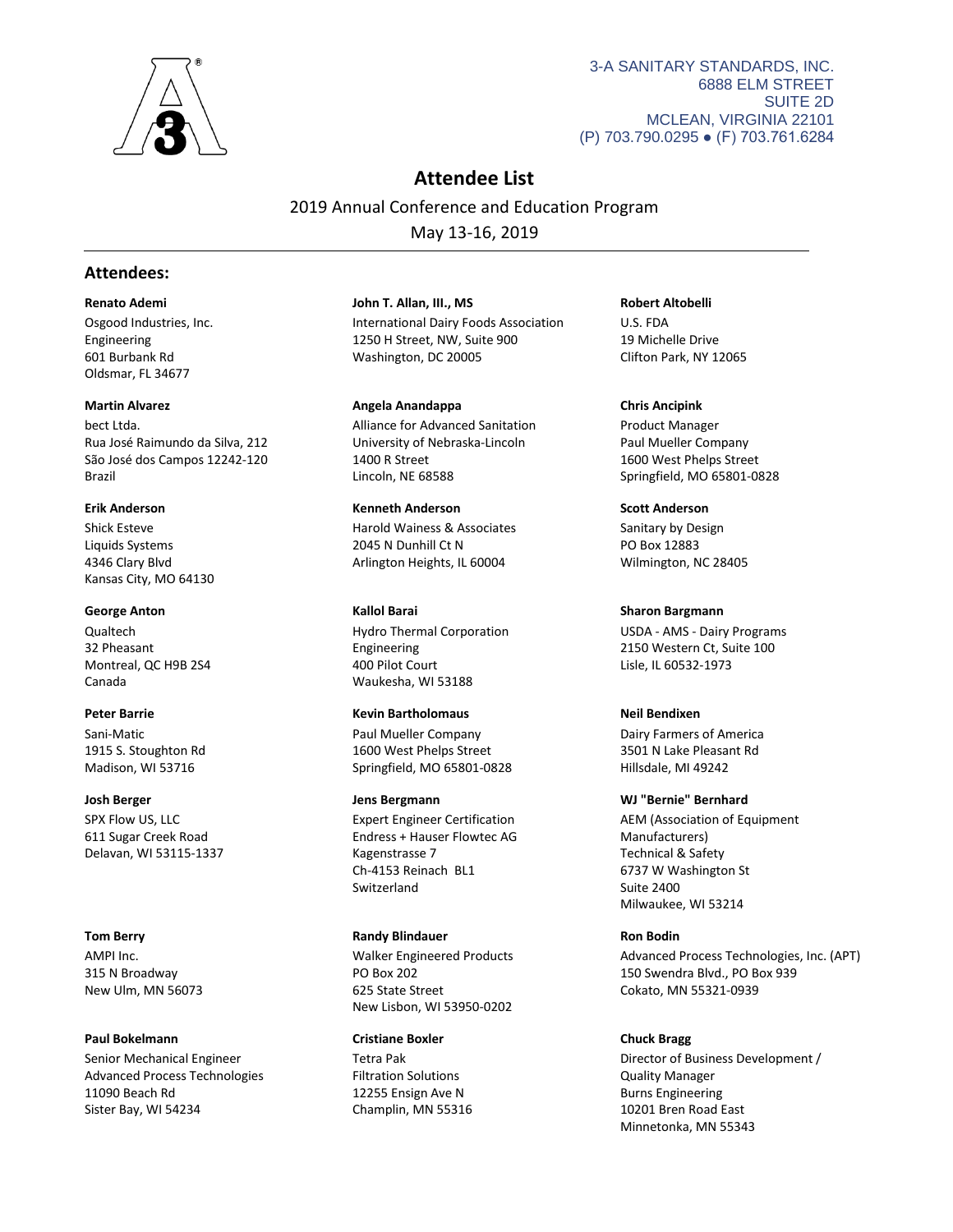# 2019 Annual Conference and Education Program **Page: 2** Page: 2

### **Jeff Brand**

VEGA Americas, Inc. 4170 Rosslyn Dr Cincinnati, OH 45209

### **Trent Bullock**

Central States Industrial / TrueClean Engineering 2700 N Partnership Springfield, MO 65803

Continental Disc Corporation 3160 W. Heartland Drive Liberty, MO 64068 **Alex Carson, Jr.**

### **Chris Claringbould**

SPX Flow US, LLC 611 Sugar Creek Road Delavan, WI 53115-1337

# **Brad Cupery**

Lely North America W451 Cupery Dr Randolph, WI 53956

Tetra Pak Inc. 13889 28th Street North Oak Park Heights, MN 55082 **Jean DeLisi**

## **Harvey Diehl**

Inline Services Inc. Management 27731 Commercial Park Dr. Tomball, TX 77375

**Bryan Downer**

Sani-Matic Inc 3342 S. Saratoga Ave Springfield, MO 65804

### **Alejandro Echeverry**

Texas Tech University Animal and Food Sciences TTU, Dept of AFS Box 42141 Lubbock, TX 79409

### **Gore Eric**

CSI 2700 N Partnership Blvd Springfield, MO 65803

Hydro-Thermal 400 Pilot Court Waukesha, WI **Aaron Felsing**

# **Kyle Brown**

Director of Engineering Feldmeier Equipment, Inc. 575 East Mill Street Little Falls, NY 13365

## **Patrick Cable**

LCI Corporation 4433 Chesapeake Drive Charlotte, NC 28216

Osgood Industries, Inc. Engineering 601 Burbank Rd Oldsmar, FL 34677 **Nick Chagaris**

### **David Clark**

Freudenberg-NOK Freudenberg-NOK Sealing Technologies 47690 East Anchor Court Plymouth, MI 48170

### **Neil Davies**

Spirax Sarco 1150 Northpoint Blvd Blythewood, SC 29016

Rockwell Automation 252 Chapel Hill Dr Irondequoit, NY 14617 **Dick DeYaeger**

# **Phu Dinh**

Rosemount, Inc. 6021 Innovation Blvd Shakopee, MN 55379

Grande Cheese Company 250 Camelot Dr. Fond Du Lac, WI 54935 **Mike Duer**

### **Randy Elsberry**

FDA/CFSAN - Milk Safety Team College Park Campus - 5001 Campus Drive College Park, MD 20740-3835

### **Daniel Erickson**

H. Wainess & Assoc. Inc. 2460 1st Ave. East North Saint Paul, MN 55109

# **Michael Flitcroft**

VNE Corporation 1149 barberry drive Janesville, WI 53547 Ibberson 9401 Renner Blvd Lenexa, KS **Eric Buchanan**

#### **Rick Canell**

Steel & O'Brien Manufacturing, Inc. 7869 Route 98 Arcade, NY 14009

### **Max Chevalier**

PCM EUROPE SAS 6, Boulevard Bineau Levallois-Perret 92300 France

Electrol Specialties Company 441 Clark St **Lyle Clem**

Beloit, IL 61080

# **James Davis**

OSI Group LLC 1225 Corporate Blvd Aurora, IL 60505

Hy-Tech Solutions, LLC 881 Lucas Lane Oldsmar, FL 34677 **Frank Di Mattei**

## **Paul Dix**

Maryland Department of Health Center for Milk and Dairy Product Safety 1500 Pennsylvania Avenue Hagerstown, MD 21742

Powder Process-Solutions 1620 Lake Drive West Chanhassen, MN 55317 **Jamie Dulebohn**

**Carianne Endert-Klaasen**

Michigan Department of Agriculture 4285 43rd St Hamilton, MI 49419

# **Minita Feldsien**

AGC Heat Transfer, Inc. 9109 SE 64th Ave. Portland, OR 97206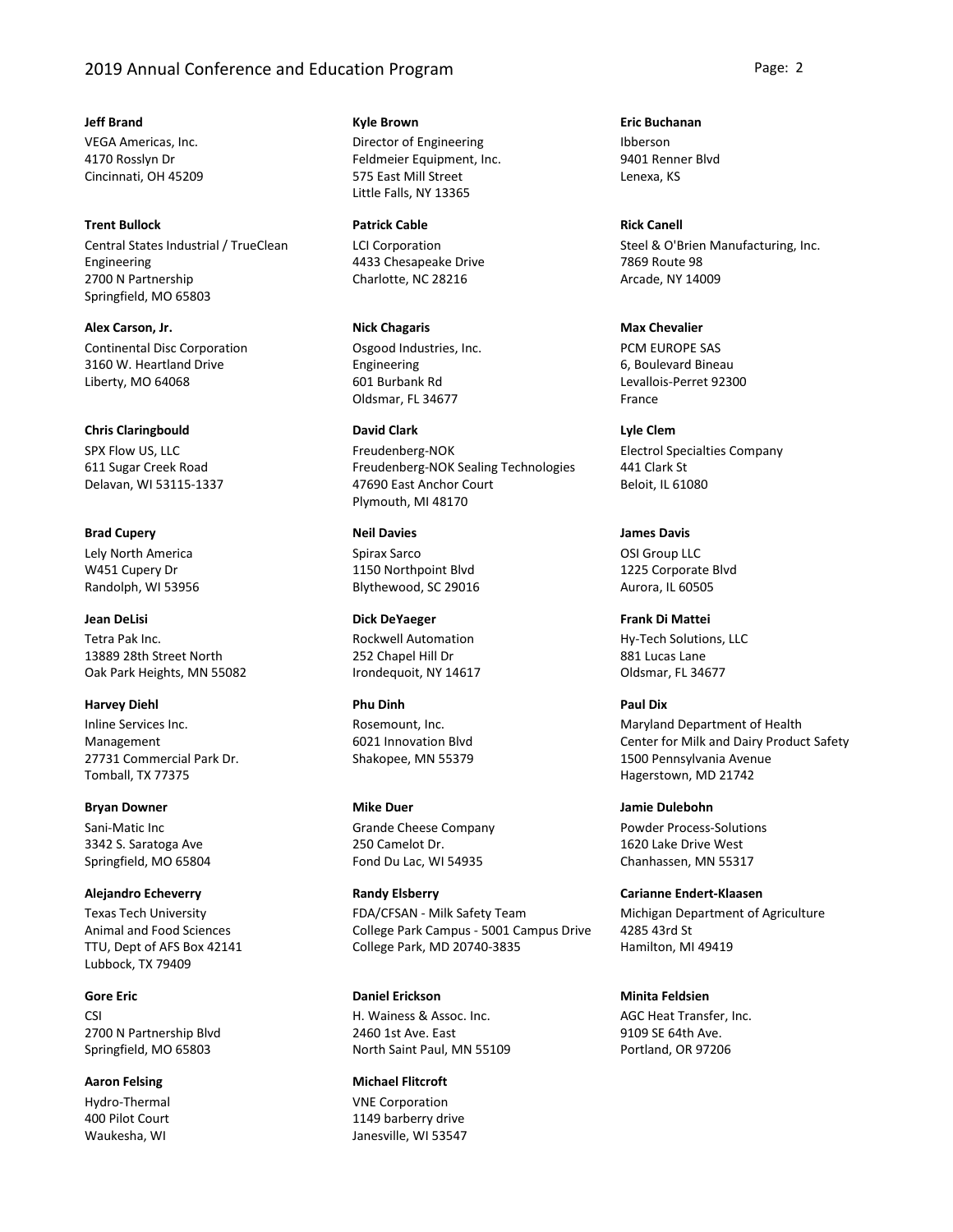# 2019 Annual Conference and Education Program **Page: 3** Page: 3

### **Frank Flores**

U.S. Food & Drug Administration Center for Food Sanitation &Applied Nutrition/ Office of Food Safety/Milk Safety Team 2476 Battery Pointe Lawrenceville, GA 30043

### **Hailey Gardner**

Semi-Bulk Systems Engineering 159 Cassens Court Fenton, MO 63026

Feldmeier Equipment, Inc. 575 East Mill Street Little Falls, NY 13365 **Bryan Gerstner**

# **Tim Gorrell**

Top Line Process Equipment Co. Engineering 21 Valley Hunt Drive Lewis Run, PA 16738

PCM USA Inc 11940 Brittmoore Park Drive Houston, TX 77041 **Jean-Renaud Grandjean**

# **Jonny Gullberg**

Tetra Pak Packaging Solutions AB D&E Equipment Engineering Ruben Rausings Gata Lund SE-221 86 Sweden

### **Scott Haman**

Fristam Pumps USA Engineering 2410 Parview Road Middleton, WI 53562

Seitz Stainless LLC 17578 - 400th Street **Jeffrey Haviland**

Avon, MN 56310

#### **Graham Hicken**

Tetra Pak 600 Bunker Court Vernon Hills, IL 60061

# Hydro-Thermal **Mary Gaggioli**

400 Pilot Ct Waukesha, WI 53188

Alfa Laval, Inc 5400 International Trade Drive Richmond, VA 23231 **Terry Gardner**

USDA-AMS DAIRY PROGRAMS DAIRY GRADING BRANCH 2150 WESTERN COURT SUITE 100 LISLE, IL 60532-1973 **Dennis Glick**

Custom Fabricating & Repair P.O. Box 296 Marshfield, WI 54449 **Ron Gotter**

A&B Process System / JBT Engineering 212700 Stainless Avenue Stratford, WI 54484 **Tim Grosbier, n/a**

# Dixon Sanitary **Steve Guskey**

N25 W23040 Paul Road Pewaukee, WI 53072

QualiTru Sampling Systems 471 Hayward Avenue North Oakdale, MN 55128 **Lori Hamerly**

SPX Flow US, LLC 611 Sugar Creek Road Delavan, WI 53115-1337 **Natalie Herman**

DANONE Corporate Engineering 1300 W Peter Smith St Fort Worth, TX 76104 **Juan Paulo HIDALGO RIOS** Flowtrend Inc. 11512 Space Center Boulevard Houston, TX 77059 **Jose Galvan**

VNE Corporation PO Box 1698 1149 Barberry Drive Janesville, WI 53547 **John Georgen**

Shick Esteve Systems Eng 4346 Clary Blvd Kansas City, MO 64130 **Aaron Goodnight**

# **Steve Graham**

Rockline Industries **Quality** 1113 Maryland Avenue Sheboygan, WI 53081

**Nick Gross**

Advanced Process Technologies, Inc. (APT) 150 Swendra Blvd., PO Box 939 Cokato, MN 55321-0939

## **Ben Halbert**

Seitz Stainless 17578 400th Street Avon, MN 56310

Cornell University Stocking Hall Ithaca, NY 14853-5701 **Anna Harrand**

# **Mark Hess**

Vice President & GM Ace Sanitary 5452 Spellmire Drive Cincinnati, OH 45246

**Austen Hinton**

Dixon Sanitary Engineering N25 W23040 Paul Road Pewaukee, WI 53072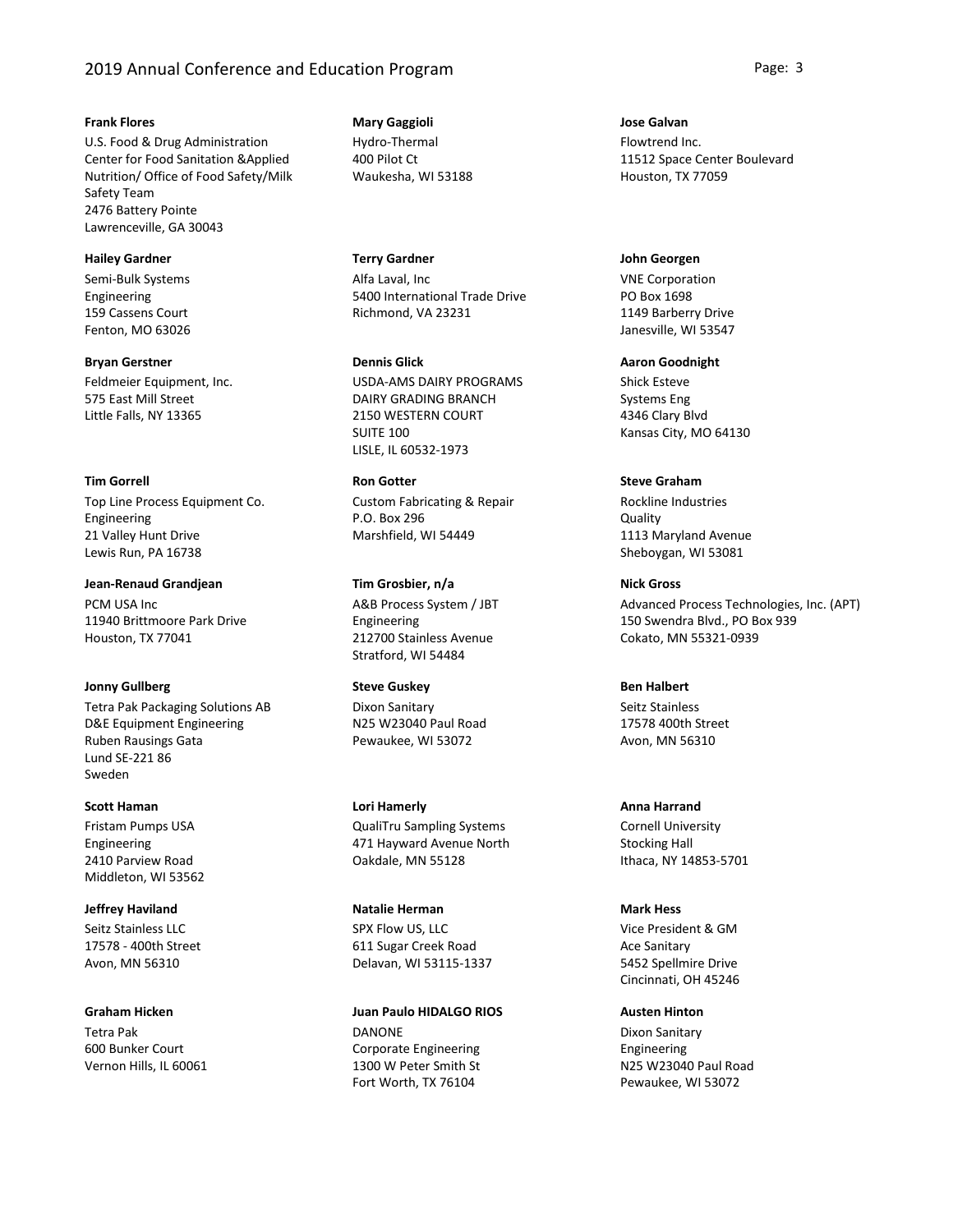# 2019 Annual Conference and Education Program **Page: 4** Page: 4

### **Michael Ho**

Donaldson Company Compressed Air and Gas, Process 9301 James Ave S Bloomington Bloomington, MN 55431

## **Hans Holmén**

Hygiene Design Expert; Development engineer A Tetra Pak Packaging Solutions AB Ruben Rausings Gata SE-221 86 Lund Sweden

# **Tim P. Hughes**

Director of Engineering Evergreen Packaging Equipment Engineering 2400 Sixth St SW Cedar Rapids, IA 52406

# **Anthony Itambo**

Powder Process-Solutions Engineering 1620 Lake Drive West Chanhassen, MN 55317

# **Brandon Johnson**

HAF Equipment Engineering 1255 Cope Ave E Little Canada, MN 55109

# **Michael Kelley**

Paul Mueller Company Dairy Farm Equipment 1600 West Phelps Street Springfield, MO 65801-0828

### **Paul Kennedy**

Owner Pragmatics 306 Main Ave P.O. Box 34 Murdock, MN 56271

**WDATCP** 2811 Agriculture Dr Madison, WI 53718 **Kortney Koch**

### **Nathan Kroh**

ND Dept of Agriculture Livestock Industries Division 602 East Boulevard Ave, Dept 602 Bismarck, ND 58505

# **Scott Hoffmeyer**

Spraying Systems Co. PO Box 7900 Wheaton, IL 60189-7901

## **Taylor Holt**

Leprino Foods Technical Services 1830 W 38th Ave Denver, CO 80211

## **Todd Husom**

Nol-Tec Systems 425 Apollo Drive Lino Lakes, MN 55014

Powder Process-Solutions Engineering 1620 Lake Drive West Chanhassen, MN 55317 **Jason Jangula**

International Business Consulting 39 Mount Olympus Rd Silver City, NM 88061 **J. Mel Jolly**

# **Eddie Kelly**

SPX Flow US, LLC 611 Sugar Creek Road Delavan, WI 53115-1337

#### **Amit Kheradia**

Remco Products Corp 4735 W 106th Street Zionsville, IN 46077

## **Jeremiah Konietzki**

Nelson-Jameson Inc 2400 East 5th Street Marshfield, WI 54449

# **Robert Ksiazek**

Anderson Instrument Co., Inc. 156 Auriesville Road Fultonville, NY 12072

### **Matthew Hofmann**

A&B Process Systems Inc. Mech Design 212700 Stainless Avenue Stratford, WI 54484

#### **Christopher Horton**

DeLaval Inc. AMS 204 Moravian Valley Road Suite K Waunakee, WI 53597

## **Christopher Hylkema**

NYS Dept. of Agriculture & Markets Division of Milk Control 5824 Tonawanda Creek Road Lockport, NY

### **Greg Janzow**

Gray Construction 10 Quality Street Lexington, KY 40507

### **Dave Kedzierski**

VP - Food Safety & Regulatory Affairs Cabot Cheese 1 Home Farm Way Waitsfield, VT 05602-8243

## **Morris Kennedy**

Land O' Lakes **Quality** 306 S Park St Spencer, WI 54479

### **David Kirk**

Netzsch Pumps 119 Pickering Way Exton, PA

# **Joakim Krantz**

Alfa Laval Lund AB Rudeboksvägen 1 Lund SE-226 55 Sweden

### **Anthony Kuznia**

Cybertrol Engineering LLC Information Systems 2950 Xenium Lane North Suite 130 Minneapolis, MN 55441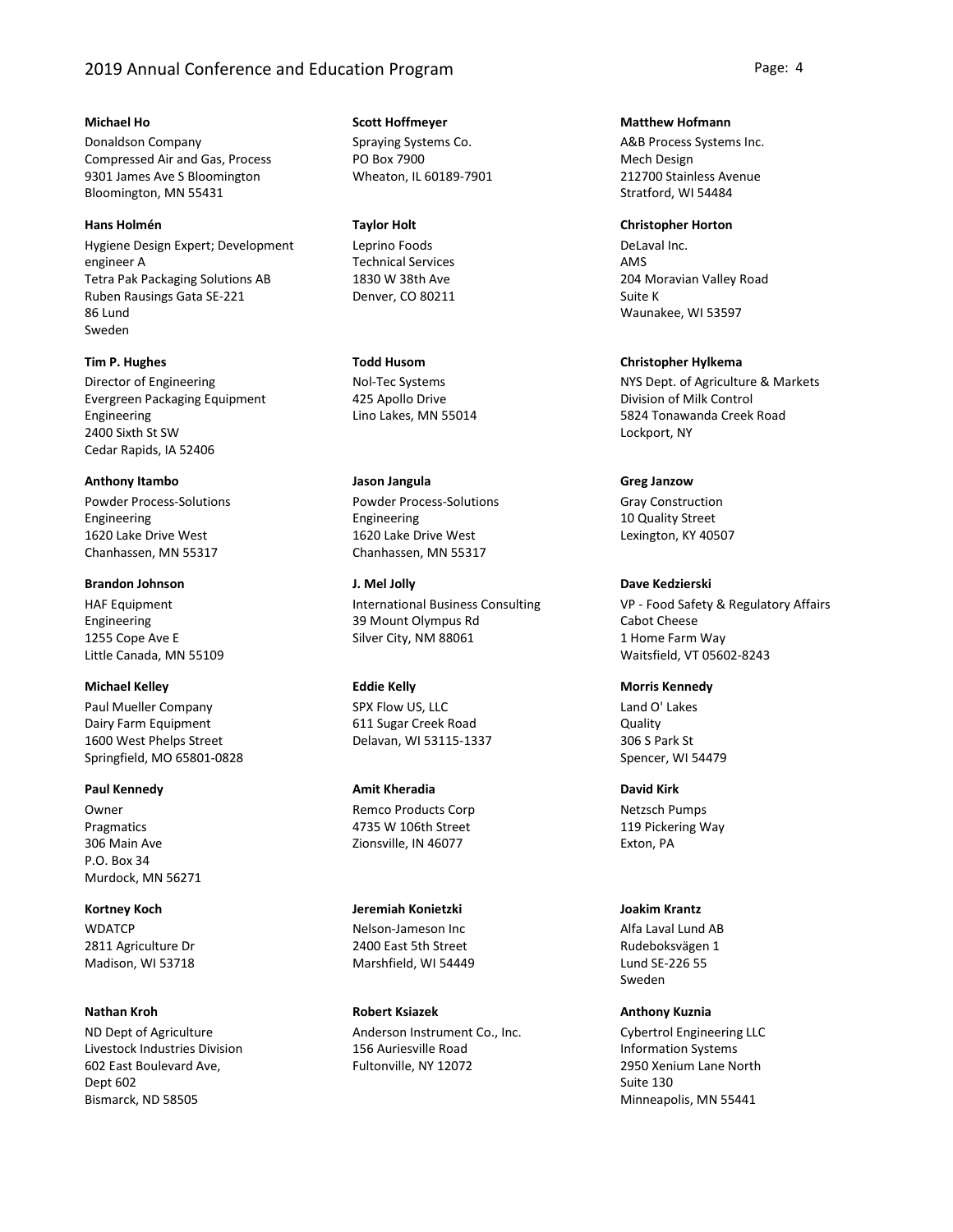# 2019 Annual Conference and Education Program **Page: 5** Page: 5

SPX Flow US, LLC 611 Sugar Creek Road Delavan, WI 53115-1337 **Ashish Lahoti**

Admix, Inc. Engineering 144 Harvey Rd. Londonderry, NH 03053 **Rob Lemon, III**

Advanced Process Technologies, Inc. Mechanical Department 150 Swendra Blvd. Cokato, MN **Jordan Loar**

Steel & O'Brien Manufacturing Sales 7869 Rt 98 Arcade, NY **Michael Lovelace**

Virginia Tech University 360 Duck Pond Drive Blacksburg, VA 24061 **Claire Marik**

## **Daniel Mattox**

Schenck Process R&D 7901 N.W. 107th Terrace Kansas City, MO 64153

Wabash Tank Trailer 625 State St. New Lisbon, WI 53950-0202 **Steve McWilliams**

#### **Dan Meyer**

American Dairy Products Institute 126 N. Addison Ave. Elmhurst, IL 60126

**Richard R. Misconin**

G-M-I, Inc. 4822 East 355th Street Willoughby, OH 44094-4634

**Eduardo Montaña**

Montaña ATP de Mexico S.A. de C.V. Topia 425, Parque Industrial Lagunero Gomez Palacio 35079 Mexico

**Samuel Lebowitz**

Technical Services Manager Electrol Specialties Company 209 Churchill Drive Salisbury, NC 28144

Grande Custom Ingredients Group Quality Control N2689 County S Juda, WI 53550 **Shane Lewis**

Powder Process-Solutions **Scott Lodermeier**

SAMSON Product Management 4111 Cedar Boulevard Baytown, TX 77523 **Nicolas Maggio**

Tetra Pak Packaging Solutions S.p.A Via Delfini 1 Modena 41123 Italy **AnnaLena Martensson**

Garlock Hygienic Technologies, LLC d/b/a Rubber Fab 26 Brookfield Dr. Sparta, NJ 07871 **Sean Mayer**

Schenck Process R&D **Blake Meyer**

7901 NW 107th Terrace Kansas City, MO 64155

**Gabriel Miller**

Pi-FS, LLC 1299 N O'Connor Rd Lodi, WI 53555

### **Geir Moe**

Nickel Institute Brookfield Place 161 Bay Street, Ste 2700 Toronto, ON M5J 2S1 Canada

North Carolina State University Raleigh, NC 27606 **Eric Moorman**

**Rebecca Lehman**

HAF Equipment Engineering 1255 Cove Ave E Little Canada, MN 55109

QSM, Inc. 427 McNeely Road Piedmont, SC 29673 **Jeffrey Lindsey**

**Mitchell Lohr**

WI Department of Agriculture Bureau of Food and Recreational Businesses 2811 Agriculture Dr. Madison, WI 53718

Marconnet Technologies, LLC 6017 Fairfax Lane Madison, WI 53718 **Gregory Marconnet**

**Daniel Matthies**

R.A Jones & Co. Mechanical Eng 807 W. Kimberly Road Davenport, IA 52806

**Joe McGraw**

Krones Inc. Sales 9600 S. 58th Street Franklin, WI 53132

Wm. W. Meyer & Sons 1700 Franklin Blvd. Libertyville, IL 60048 **Charles Meyer**

Rockline Industries **Scott Mills**

Quality 1113 Maryland Avenue Sheboygan, WI 53081

**John Molnar**

Hygienic Engineering Manager Emerson 6021 Innovation Blvd. Shakopee, MN

University of Tennessee 201C Food Science & Technology Building 2510 River Drive **Mark T. Morgan, Ph.D.**

Knoxville, TN 37996-4539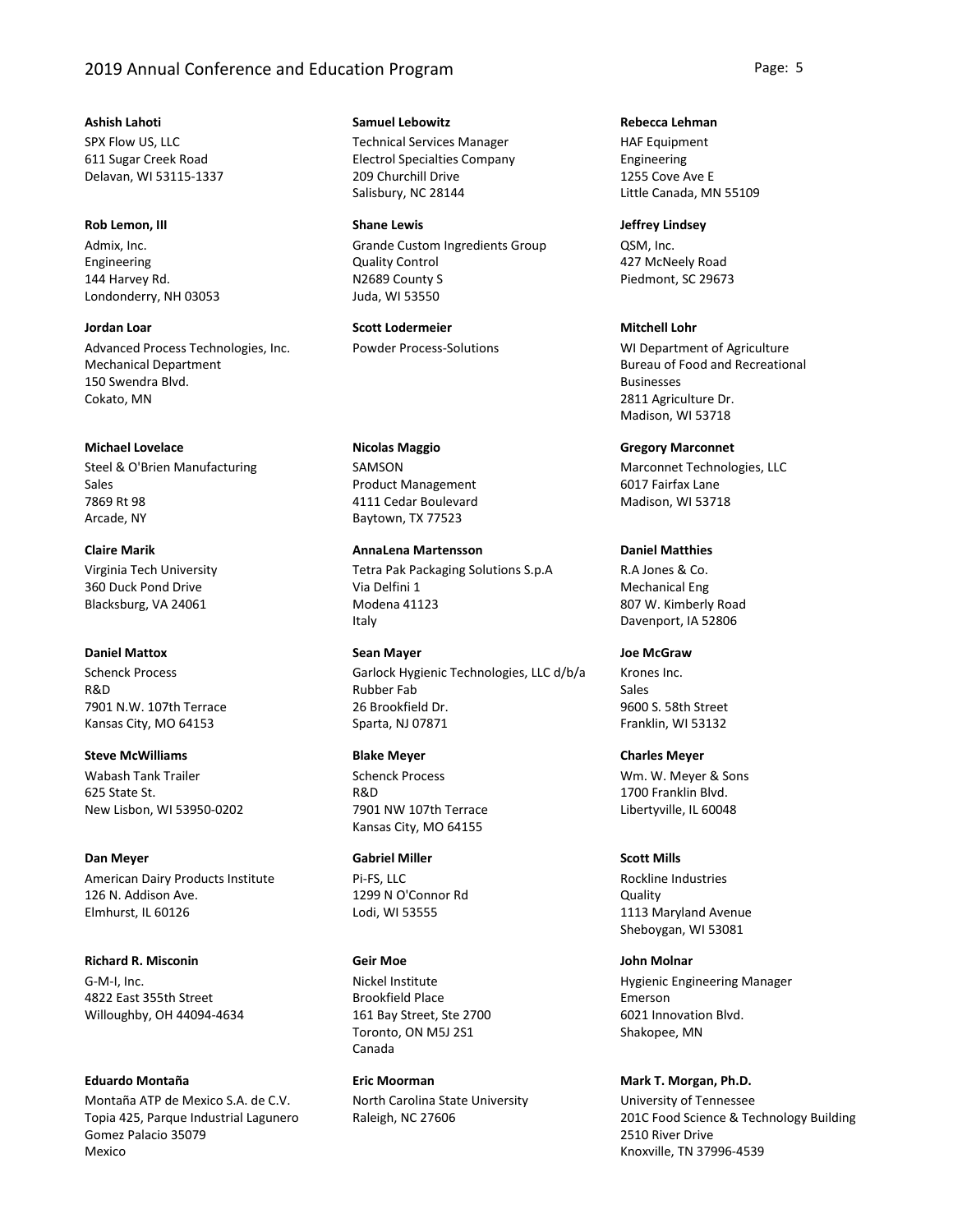# 2019 Annual Conference and Education Program **Page: 6** Page: 6

#### **Jari-Pekka Mörsky**

Vaisala PO Box 26 Helsinki 00421 Finland

# **Gerald Noah**

USDA Agricultural Marketing Service 761 South Hampton Road Westfield, MA 01085

# **Michael Oanes**

GEA Product Development, Automated Dairy Farming 20903 West Gale Avenue Galesville, WI 54630

### **Dan Okoskey**

DualTemp Clauger 21205 Prestancia Drive Mokena, IL 60448

# Dixon Sanitary Dixon Sanitary N25 W23040 Paul Road Pewaukee, WI 53072 **Kevin F. Paasch**

# **Charles Phipps**

Pentair - SUDMO North America, Inc. 293 Wright Street Delavan, WI 53115

# **OLIVIER REGLAT**

KROHNE INC 55 Cherry Hill Dr Beverly, MA 01915

# **Tony Roisen**

Quality Stainless Inc 6433 Goodrich Ave Minneapolis, MN 55426

### **Greg Saganich**

Baumer LLC Sales 180 Herrick Road North Riverside, IL 60546

# **Brad Schaller**

BouMatic PO Box 8050 Madison, WI 53708-8050

# **Reinhard Moss**

GEA Westfalia Separator Group GmbH E-PED Regulatory Support Werner Habig Strasse 1 Oelde, NRW Nordrhein Westfalen 59302 Germany

### **Ann Norgaard**

Northland Process Piping 1662-320th Ave Isle, MN 56342

# **Allan Ogle**

Huhnseal USA 1084 New Hope - Cedar Point Road New Hope, AL 35760

# **Timothy ONeill**

Kuriyama of America 360 E. State Pkwy Schaumburg, IL 60173

# **Abhijit Paranjape**

DCI Inc Engineering PO Box 1227 600 North 54th Ave St. Cloud, MN 56302-1227

## **Helen Piotter**

Dean Foods Food Safety and Quality 10933 N 300 W Macy, IN 46951

# **Craig Reinhart**

Tetra Pak Inc. 600 Bunker Court Vernon Hills, IL 60061

#### **Connor Rojina**

Donaldson Process Filtration 9301 James Ave S 3 Bloomington, MN 55431

# Flowtrend Inc. **Sunil Samuel**

Engineer 11512 Space Center Boulevard Houston, TX 77059

### **Peter Mueller**

Robert Bosch PA-FDL/ENG Stuttgarter Str. 130 Waiblingen 71301 Germany

### **Christopher Oaks**

SEEPEX, Inc. Applications Engineering 511 Speedway Drive Enon, OH 45323

# **Dan O'Halloran**

Sr. Mechanical Engineer Fike Corporation Engineering 704 South 10th Street Blue Springs, MO 64013

# **Keith Ortman**

Tetra Pak, Inc. 101 Corporate Woods Pkwy. Vernon Hills, IL 60061

# **Lyndsay Perryman**

NYS Dept of Agriculture and Markets Milk Control & Dairy Services 10B Airline Drive Albany, NY 12235

# **Shane Plummer**

Jon Firestone Electric, LLC Jon Firestone Electric, LLC 462 Claypike Road ACME, PA 15610

# QualiTru Sampling Systems Quality Control 471 Hayward Avenue North Oakdale, MN 55128 **Brett Roeller**

**WDATCP** N13769 county Road O Withee, WI 54498 **Mary Rollins**

# **Jeremy Sasselli**

USDA - AMS - Dairy Programs 2150 Western Ct, Suite 100 Lisle, IL 60532-1973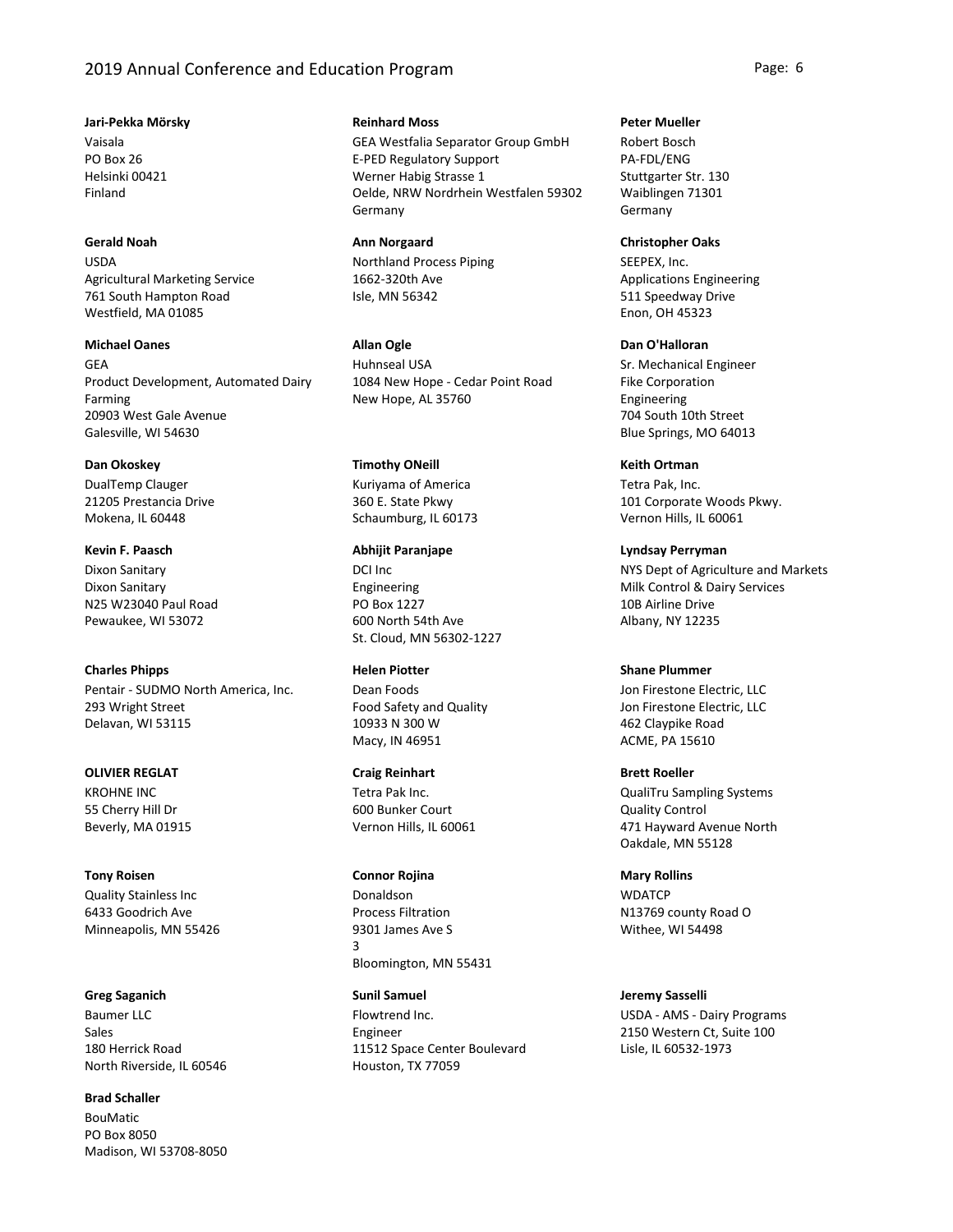# 2019 Annual Conference and Education Program **Page: 7** Page: 7

### **Eric Schamell**

Mettler Toledo Engineering 1571 Northpointe Parkway Lutz, FL 33558

### **Juergen Scholz**

Robert Bosch Corporation PO Box 1127, Dep. PA-LF/EPT, Waiblingen D-71301 Germany

### **Ferdinand Schwabe**

**Owner** Hygienic Design Consultant Bahnhofstrasse 18 Weilheim 73235 Germany

# **Jason Scott**

Advanced Process Technologies, Inc. (APT) 150 Swendra Blvd., PO Box 939 Cokato, MN 55321-0939

### **Laura Shinsky**

Nelson-Jameson Inc 2400 East 5th Street Marshfield, WI 54449

# **Adam Small**

Hydro-Thermal Applications 400 Pilot Ct Waukesha, WI 53188

### **Kevin Socha**

Mettler-Toledo Safeline, Inc. 1571 Northpointe Pkwy Lutz, FL 33558

#### **Brian Steeves**

Cybertrol Engineering 2950 Xenium Ln N 130 Minneapolis, MN 55441

### **Richard Szyperski**

Evergreen Packaging Equipment Sales 2400 Sixth St. SW Cedar Rapids, IA 52406

University of Florida Gainesville, FL 32611-0163 **Ronald H. Schmidt**

11302 Alms House Ct. Fairfax Station, VA 22039 **F. Tracy Schonrock**

## **Bruce Schwartzbauer**

GEA PTC Drying 1600 O'Keefe Road Hudson, WI 54016

# **Lee Scott**

Parker Hannifin Corporation Gas Separation & Filtration Division 242 Neck Road Bradford, MA 01835

### **Steven Sims**

FDA/CFSAN - Milk Safety Team College Park Campus - 5001 Campus Drive College Park, MD 20740-3835

### **MURRAY SMITH**

Nelson-Jameson Inc 2400 E 5TH ST MARSHFIELD, WI

### **Greg Sparks**

Wm. W. Meyer & Sons, Inc. 1700 Franklin Blvd. Libertyville, IL 60048

#### **Michelle Steinmetz**

Wisconsin Department of Agriculture 2811 Agriculture Drive Madison, WI 53708

### **Ronald Thompson, PhD, CFS**

Select Milk Producers, Inc. CDF/CDFSW 999 W. Randall Street Coopersville, MI 49404

### **Thomas Schmitt**

Netzsch Pumpen & Systeme GmbH Development Geretsrieder Str. 1 Waldkraiburg, Bayern 84478 Germany

### **Mike Schopp**

Pick Heaters 730 Indiana Ave West Bend, WI 53095

# **Frederic Schwob, -**

Product Manager Endress+Hauser SE+Co. KG MTO Hauptstrasse 1 MAULBURG, Baden Würtemberg 79689 Germany

# **Michelle Scott**

Shick Esteve 4346 Clary Blvd Kansas City, MO 64130

### **Vijay Singh Chhetri**

Louisiana State University 115 Dairy Sci. Bldg Baton Rouge, LA 70803

## **Steven Smith**

Site Manager Definox, Inc. 16720 W. Victor Road New Berlin, WI 53151

#### **Ralf Stahlkopf**

GEA Tuchenhagen GmbH Homologation Engineering Am Industriepark 2- 10 Büchen, Schleswig Holstein 21514 Germany

## **Steve Stoner**

Environmental Health Services Supervisor Wisconsin Department of Agriculture 2811 Agriculture Drive Madison, WI 53708

#### **Whitney Thompson**

Paul Mueller Company 1600 West Phelps Street Springfield, MO 65801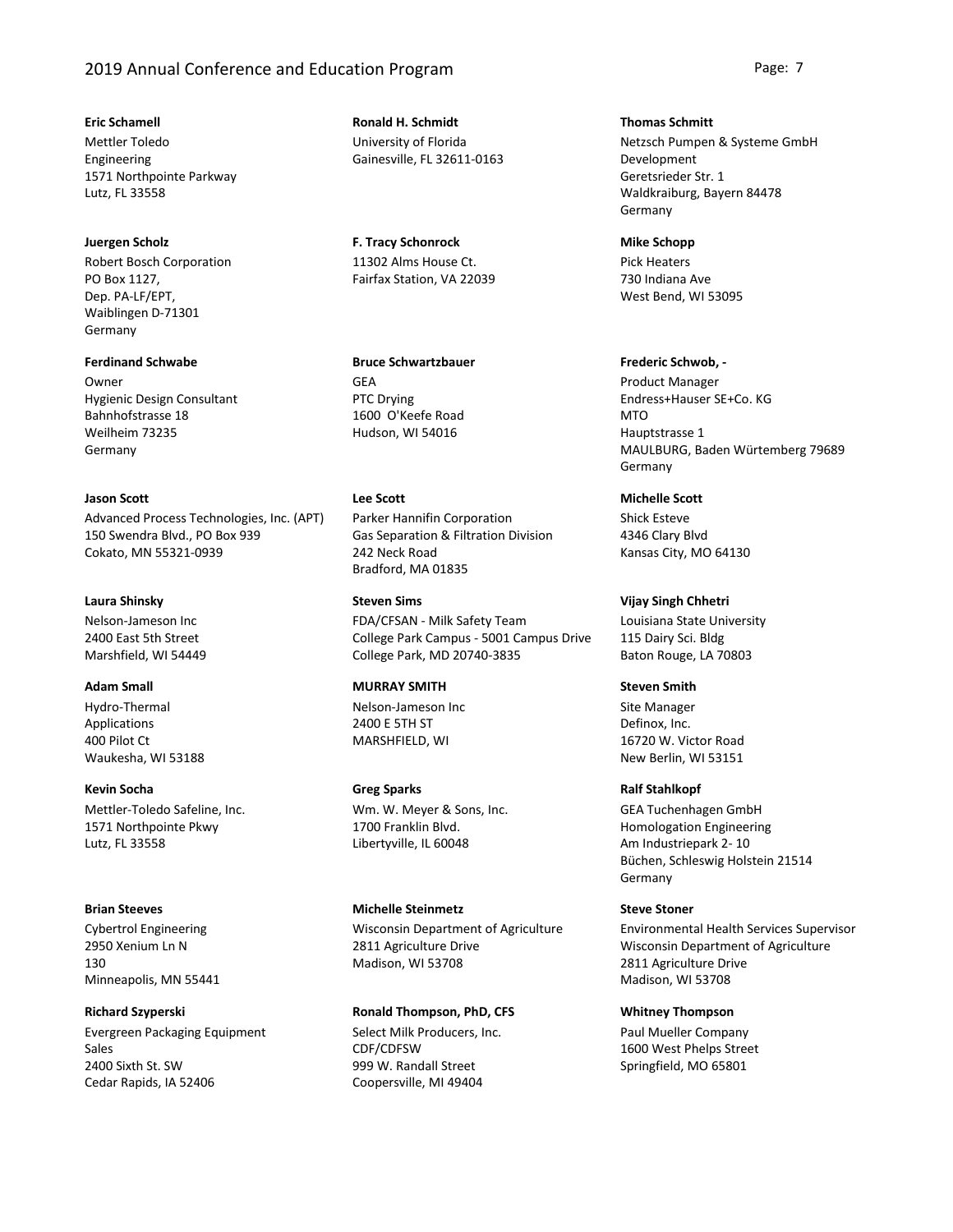# 2019 Annual Conference and Education Program **Page: 8** Page: 8

**Kevin Timms**

Walker Engineered Products PO Box 202 625 State Street New Lisbon, WI 53950-0202

Rockline Industries, Inc Global Quality Assurance 4343 South Taylor Drive Sheboygan, WI 53081 **Sharif Uddin**

LGV Coupling Inc. 1433 West El Segundo Blvd Compton, CA 90222 **Gerson Vielman**

### **Stephen Walker**

US FDA Division of Dairy, Egg, and Meat Products 6502 S. Archer Rd Bedford Park, IL 60501

**Michael Wilkins**

USDA - AMS - Dairy Programs 2150 Western Ct, Suite 100 Lisle, IL 60532-1973

# **Ashley Wybenga**

Continental Dairy Facilities 999 W Randall Street Coopersville, MI 49404

POWER Engineers, Inc. 16041 Foster Overland Park, KS 66085 **Elaine Tobias**

Multivac, Inc. 11021 N Pomona Ave. Kansas City, MO 64153 **Christian Uebele**

LGV Coupling Inc. 1433 West El Segundo Blvd Compton, CA 90222 **Ludim Vielman**

# **Curt Weller**

University of Nebraska-Lincoln Food Science and Technology 1901 North 21st Street 233 Food Innovation Center Lincoln, NE 68588-6205

### **Nicholas Williams**

Anderson-Negele Engineering 156 Auriesville Rd Fultonville, NY 12078

## **Joe Yobb**

Design Engineer Fresco System USA PED 3005 State Road Telford, PA 18969

**CRB** 309 E 29th St Marshfield, WI 54449 **Jason Tucker**

#### **Mike VanDerWerff**

Nol-Tec Systems 425 Apollo Drive Lino Lakes, MN 55014

### **Tyson Villarreal**

Wisconsin Department of Agriculture, Trade, and Consumer Protection 2811 Agriculture Drive Madison, WI 53781

#### **Karl-Johan Westin**

Roplan 5020 World Dairy Drive Madison, WI 53718

# **Cory Winn**

Walker Engineered Products PO Box 202 625 State Street New Lisbon, WI 53950-0202

**Derek Zepp**

DeLaval Technical Support 11605 Island Manor St. Pearland, TX 77584